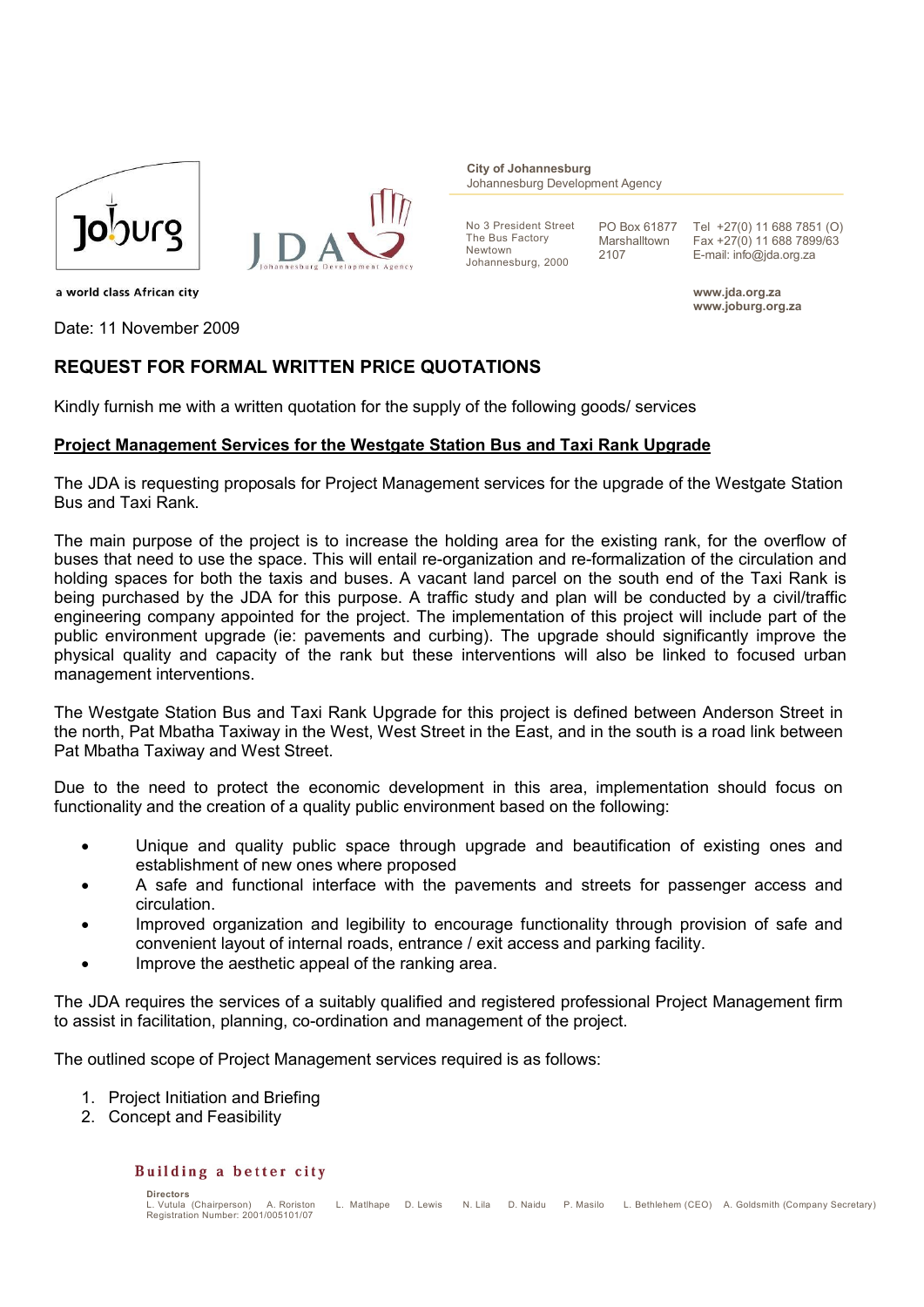- 3. Design Development
- 4. Tender Documentation and Procurement
- 5. Construction Documentation and Quality Management
- 6. Project Close Out

Please note the following:

- As per the City of Johannesburg 2010 policy on public construction work, all construction is to be practically complete on the 30th April 2009. Thus the programme will reflect this unmovable completion date.
- Interested tenderers will be expected to visit the site to familiarise themselves with the existing facilities. Any further queries are to be directed to the responsible JDA representative herein signed below.
- The services of a multi-disciplinary civil/traffic engineering company have been sought through a public tender for the traffic assessment, planning and re-design of the facility.

The quotation must be submitted on the letterhead of your business and delivered - by hand not later than **12h00 on 20th November 2009** – to the JDA's offices, Ground Floor, The Bus Factory, 3 President Street, Newtown, Johannesburg.

## **The contract period is 6 months commencing on 23 November 2009 and ending on 30 June 2010**

The following conditions will apply:

- A valid Tax Clearance Certificate must be submitted
- Price(s) quoted must be valid for at least thirty (30) days from date of your offer.
- Price(s) quoted must be firm and must be inclusive of VAT.
- A firm delivery period must be indicated.
- If the price quoted is above R 30 000 inclusive of VAT), the quotation will be evaluated in terms of the 80/20 preference point system as prescribed in the Preferential Procurement Policy Framework Act (No 5 of 2000). For this purpose the Tax Clearance Certificate, Declaration of Interest and the BEE Forms are enclosed and must be scrutinized, completed and submitted together with your quotation.
- The successful provider will be the one scoring the highest point

NB: No quotations will be considered from persons in the service of the state<sup>1</sup>

Failure to comply with these conditions may invalidate your offer.

Yours faithfully **Yanda Tolobisa Assistant Development Manager** 011 688 7884 ytolobisa@jda.org.za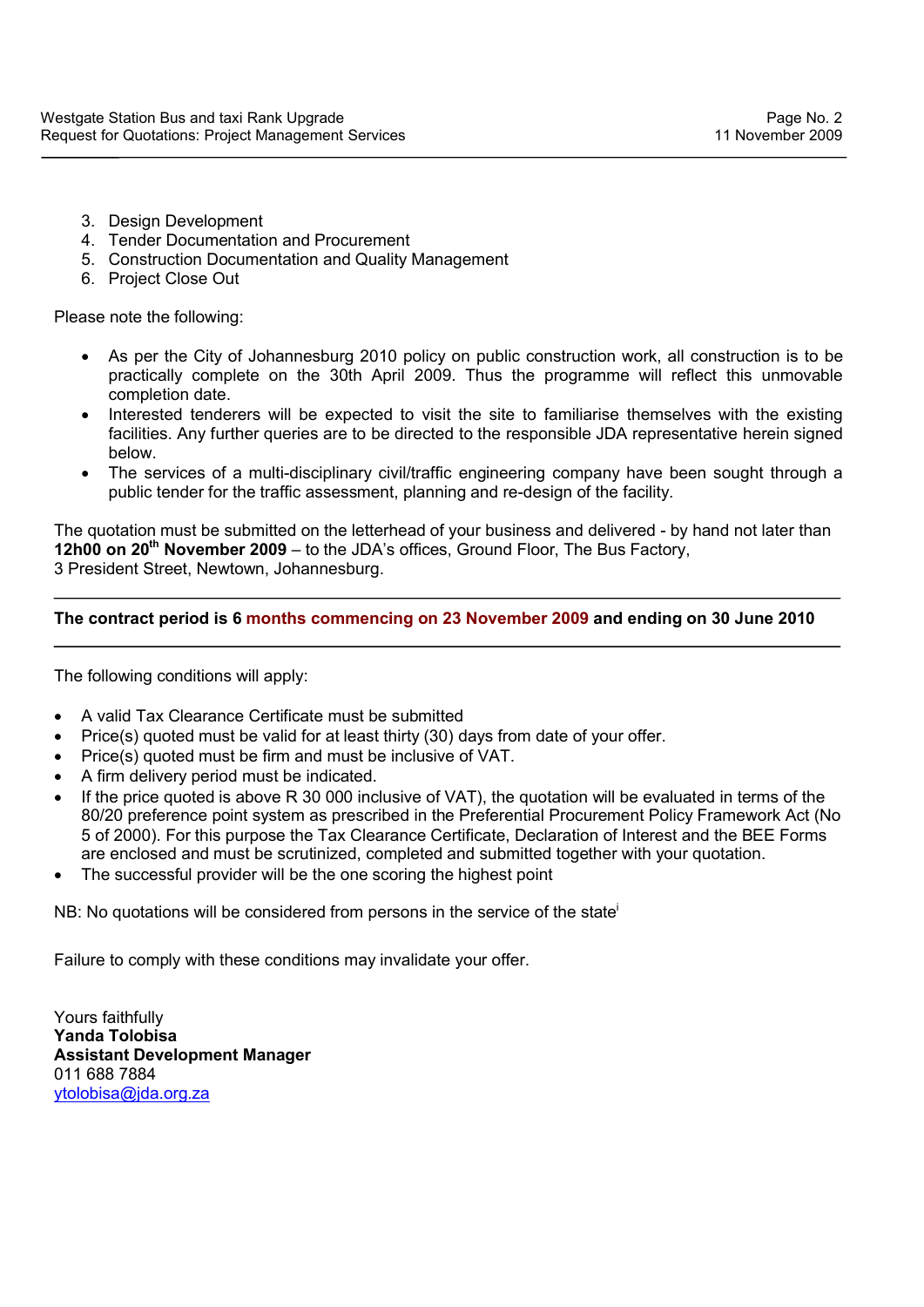- $1$  \* MSCM Regulations: "in the service of the state" means to be –
- (a) a member of –
- (i) any municipal council;
- (ii) any provincial legislature; or

- (iii) the national Assembly or the national Council of provinces:
- (b) a member of the board of directors of any municipal entity;
- (c) an official of any municipality or municipal entity;
- (d) an employee of any national or provincial department, national or provincial public entity or constitutional institution within the meaning of
- the Public Finance Management Act, 1999 (Act No.1 of 1999);
- (e) a member of the accounting authority of any national or provincial public entity; or
- (f) an employee of Parliament or a provincial legislature.

### **PRESENTATION OF QUOTATIONS**

Submissions are to consist of a short (not to exceed 30 pages) and comprehensible report that must provide the JDA with sufficient information to make a sound and fair evaluation of the quotation as well as the experience and capability of the applicant to undertake and manage the project successfully. The report should **use the same item numbers as below** for the required sections of the report. The following information must be clearly spelt out :

- 1. Company Background, lists of **similar** (not all) projects including client name, contact person and telephone number.
- 2. Provide an organogram of the **individuals to be involved on this project** and note their designations. Attach detailed résumé's of **said individuals**. A company profile showing all members CV's is not acceptable.
- 3. Tenderers are to illustrate where the proposed team is currently committed and what percentage of their time is spent on said commitments. The value of each commitment must also be declared as well as a percentage estimate of the time planned to be dedicated to this project.
- 4. Applicants are required to submit detailed quotations based on identifiable deliverables defined in rand terms. Applicants are to submit a cash flow which illustrates the fee proposal linked to deliverables. All disbursements, etc are to be **included** in the quotations. Tenderers are to provide a detailed summary of their proposed services.
- 5. The applicant's SMME status.